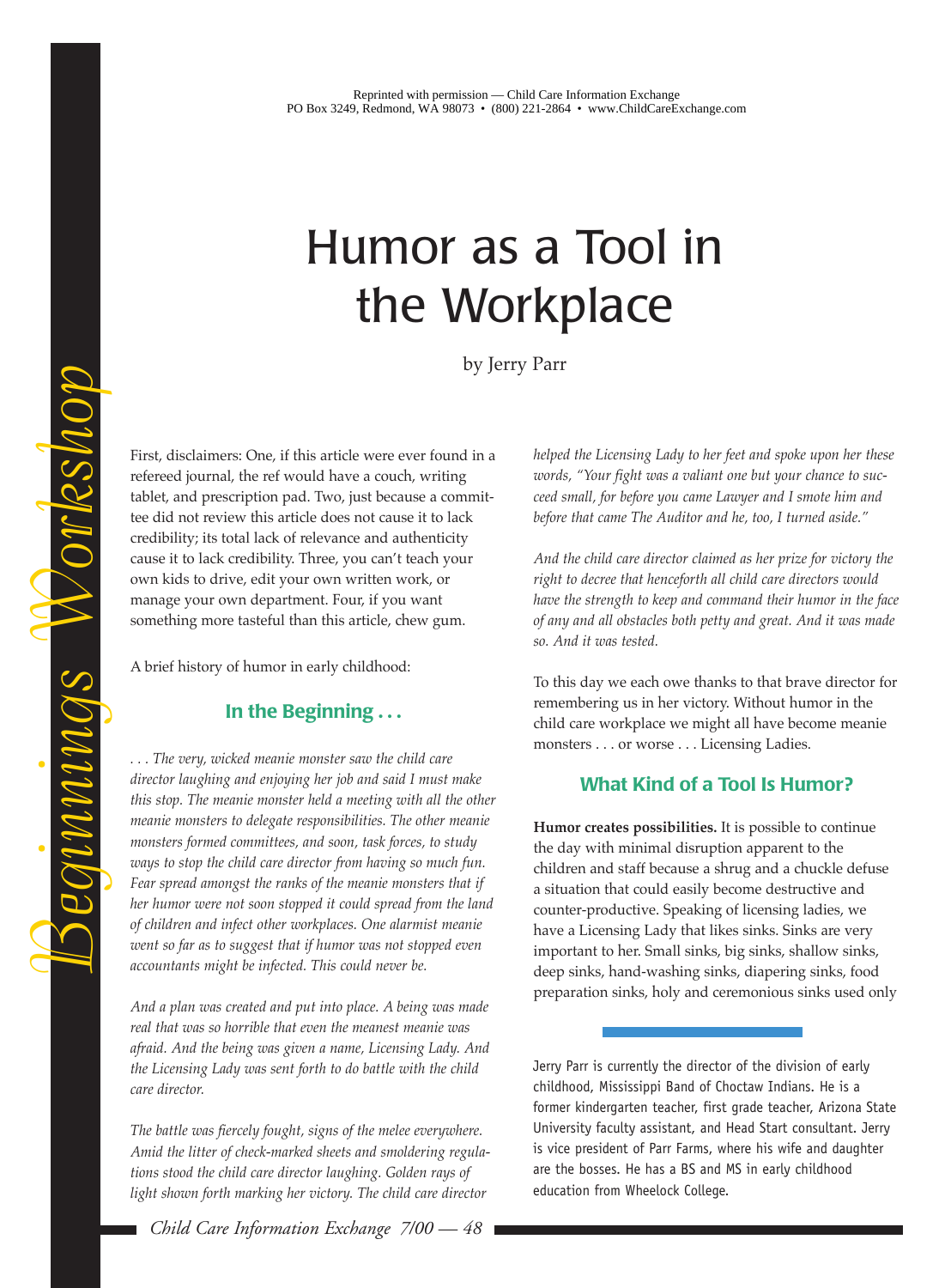Beginnings WorkshopMUNDAN VONRShop

during the summer solstice on a leap year when the moon is full . . . We have more sinks per child than we do chairs and crayons. We even made all the screen savers on the classroom computers into tiny flying sinks hoping that would help, but still she comes and we know it will be time to build another sink. Or three. Although barely heard over the sound of two dozen plumbers putting in more sinks, laughter helps us through the day.

Humor is a reflection of a director's respect for the **staff.** A director who can find humor in situations and deals with staff issues in a way that the messages are clear, the behaviors are modified, and the team is left intact is demonstrating that a win-win ending is better for the staff, children, and families. If a director truly respects the staff, then finding the internal resources to replace ego and temper with sensitivity and humor becomes a natural management tool.

Many years ago when I was just beginning a career in daycare (it's what we called it then  $\dots$  and okay, it was many, many years ago) I went to my first day of studentteaching in a parent cooperative center. I was introduced to my supervising teacher and her two-year-old class. On the second day I showed up at the center, expecting to observe and, at worst, be asked to join in when we played "Fuzzy-Wuzzy." Instead I was greeted with the information that I would be in charge until further notice . . . everyone else had been arrested the night before at a nuclear power plant demonstration! When I finally reached someone and asked them what I should do, she said "send food." The kids and I made care packages, sent funny stories about the panicked look on my face . . . and had a great time. I learned from that moment that humor will get you through tough times, that worrying about everything doesn't work, and that there is no point in sending canned chili to a bunch of vegetarians.

**Humor is a bridge; anger is a torch.** Humor links people together, allows opportunities to poke and jab at sore spots and come away stronger, provides opportunities to release some pressure before the lid blows off, and opens the door for answers to questions that are uncomfortable to ask. Many issues remain unresolved in a stressful child care environment when staff becomes too defensive to hear comments as constructive. Humor can often be the tool to first crack the defensive behaviors so that discussions that follow are receptive and responsive. When people are laughing they are listening; when they are listening they can make a difference.

**Kids are natural humorists.** Caregivers should be, too. Never make the mistake that children are laughing with you; they are laughing at you. Especially when you try to take yourself too seriously. Kids know every sore spot, every sensitivity, every blemish, but when the day is done they have forgotten and forgiven any slight and insult. Grudge is not a child's word. Adults in child care often need to learn that lesson. A sense of humor and an ability to acknowledge absurdity can keep a staff intact and restore a director's perspective. It also helps make it possible for you to play basketball while riding a donkey at the annual fund-raising event.

**Humor is not a contact sport.** Hiding behind humor is not the same as using humor as a tool. Then it becomes a weapon of destruction, demoralizing staff and creating credibility gaps. Telling someone something malicious, then pawning it off as "just kidding" when the reaction evoked is more than you can handle, is offensive. Being honest with someone and softening the response with humor promotes trust. There is a fine line between healthy humor and ridicule. Telling someone whose feet stink that they should replace the Limburger cheese with Dr. Scholl's inserts will probably not fix the problem.

The right tool for the right job is important. One key to the successful use of humor in child care is a sense of proportion. Like any job requiring tools, selection and variety are critical. You would not use a sledgehammer to fix a computer (sure, we've all considered it! Okay, once I actually did it and the computer worked better but that was back in the Windows 3.1 days) or a chain saw to perform delicate surgery. Humor has many forms from subtle wit to blatant (and often destructive) sarcasm. Carefully doled out, humor maintains the organizational culture and promotes risk taking and idea sharing. When staff feel secure that they can try new things without the risk of being verbally bludgeoned by supervisors, the entire program benefits. A director with a sense of humor is more likely to challenge staff to grow and develop than is a director who rules by fear and terror. If a director can laugh in front of the mirror, so can the staff.

## *A few words of caution regarding humor as a tool in the early childhood workplace:*

**Political Correctness** did for workplace humor what the decision to use rubber bullets did for the British police force except we don't get to wear cool hats. It has been said (usually when men are all alone with relative certainty that they are not being overheard) that Political